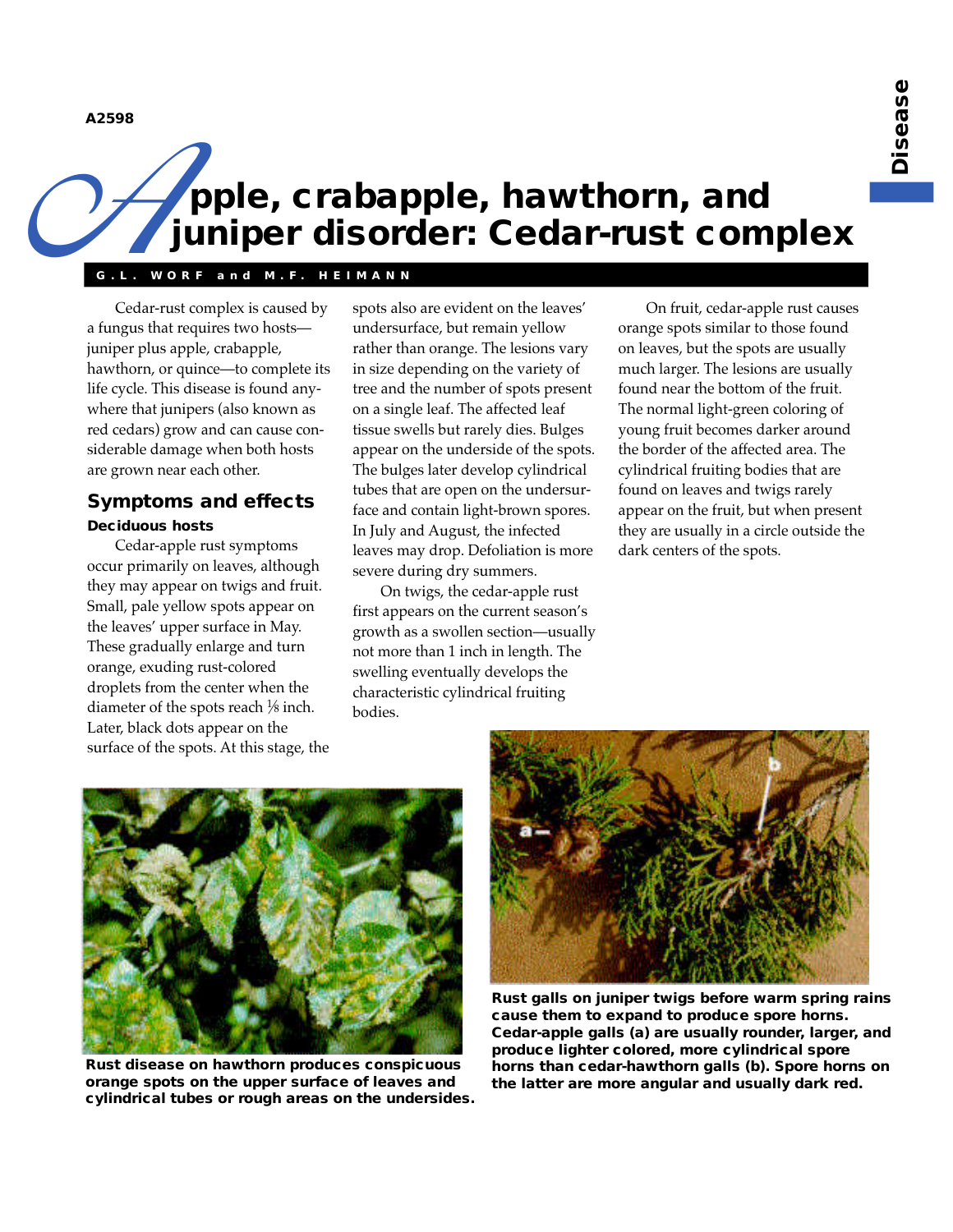Quince rust is much more likely to attack fruit than cedar-apple rust and, on the fruit of hawthorn and some ornamental crabapples, the cylindrical fruiting structures can be very conspicuous. The apple skin becomes raised and rough and often the whole fruit is misshapen as a result of this disease. While the flesh under the spot is still alive, it is somewhat corky.

Fruit infection reduces the quality of the fruit for home use; leaf loss reduces the size and quality of the current season's growth; and infection over several years weakens the tree reducing yields or resulting in no fruit set.

Disease severity increases as the number of red cedars grown near susceptible deciduous hosts increases. Weather also influences severity. During extended periods of wet weather, infection can occur anywhere on deciduous hosts when temperatures range from slightly above freezing to 90°F. However, this disease is more likely to occur between 50° and 75°F. At these temperatures, just 4–6 hours of leaf wetness can cause severe infection on leaves that are less than 8 days old.

#### **Junipers**

On juniper, the cedar rust fungus produces galls or swellings that usually are conspicuous in the spring when the spores are being released. Their characteristic appearance makes rust galls easy to identify in the field. Galls of the cedar-apple rust are most common and conspicuous. They are typically found within or attached to juniper needles, brown to dull red in color, globular in shape, and may vary from pea-sized to an inch or more in diameter. When "spore horns" are produced in the spring, they are red-orange and circular.

Cedar-hawthorn rust galls are generally smaller than cedar-apple rust galls, not quite as symmetrical, and produce darker-colored spore masses that are more rectangular at the bases where they emerge from the gall. They are typically biennial, as are cedar-apple rust galls, although cedar-hawthorn rust galls may survive for additional years.

A year after galls first appear, following rainy periods in May, a gelatinous spore horn 1 ⁄4–<sup>1</sup> ⁄2 inch long and about 1 ⁄8 inch in diameter pushes out from the center of each depression in the gall. As the spore horns dry, they become thin, wrinkled threads. When re-moistened, they swell again and grow. The number of individual spore horns per gall can vary from one to more than 100; and each releases many spores during dry, windy weather that follows. Spore production lasts for a few weeks in the spring after which the spore horns dry and turn black, remaining on the tree but no longer functional.

Quince rust produces small, spindle-shaped swellings within the stems of the junipers. These swellings are much less conspicuous than the cedar-apple and cedar-hawthorn rust galls and are often overlooked, except in spring when the red-orange spore masses emerge. Quince rust galls last many years, producing spores each spring.



**Quince rust infection on a crabapple fruit is typical of symptoms on fruits of other susceptible trees.**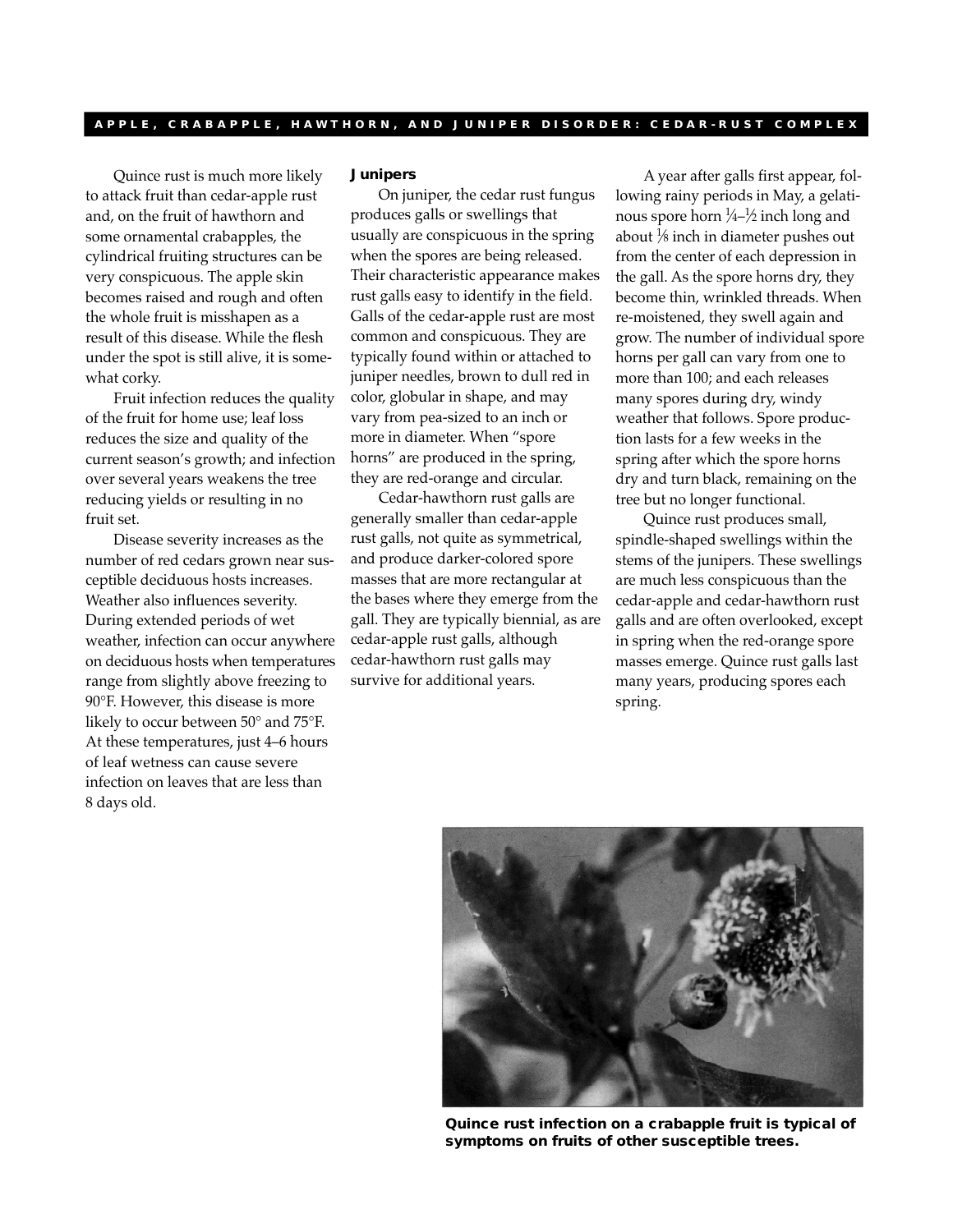### **Cause**

Cedar rust—commonly called cedar-apple rust—is caused by several species of the fungal genus *Gymnosporangium*, each of which attacks certain species of juniper and one or more members of *Malus, Crataegus,* and closely related genera. *G. juniperi-virginiani* causes cedarapple rust, *G. globosum* causes cedarhawthorn rust, and *G. clavipes* causes cedar-quince rust.

# **Control**

### **Cultural**

Cultural control of cedar-apple rust is possible through selection of resistant cultivars. Table 1 lists apple cultivars with resistance to cedarapple rust. There are also some resistant red cedar cultivars; check with your nursery. Removing the alternate host—red cedar—offers only limited control as rust spores can be carried miles.

#### **Chemical**

If necessary, apply fungicides before or immediately following the first warm spring rains. At this time, rust galls on junipers release large amounts of spores—when apple and ornamental crabapple are most susceptible to rust infection.

| Very resistant    | <b>Resistant</b>     |
|-------------------|----------------------|
| Delicious         | Early McIntosh       |
| Jerseymac         | Empire               |
| Liberty           | Gravenstein          |
| McIntosh          | <b>Jonafree</b>      |
| Milton            | <b>Jonamac</b>       |
| Mollies Delicious | Macfree              |
| Nova Easygro      | Macoun               |
| Priscilla         | Paulared             |
| Redfree           | Spartan              |
| William's Pride   | Starkspur Earliblaze |
|                   | Viking               |





**This is a rust gall on red cedar in spring. The fully expanded, orange spore horns release spores which infect nearby apple and related trees.**